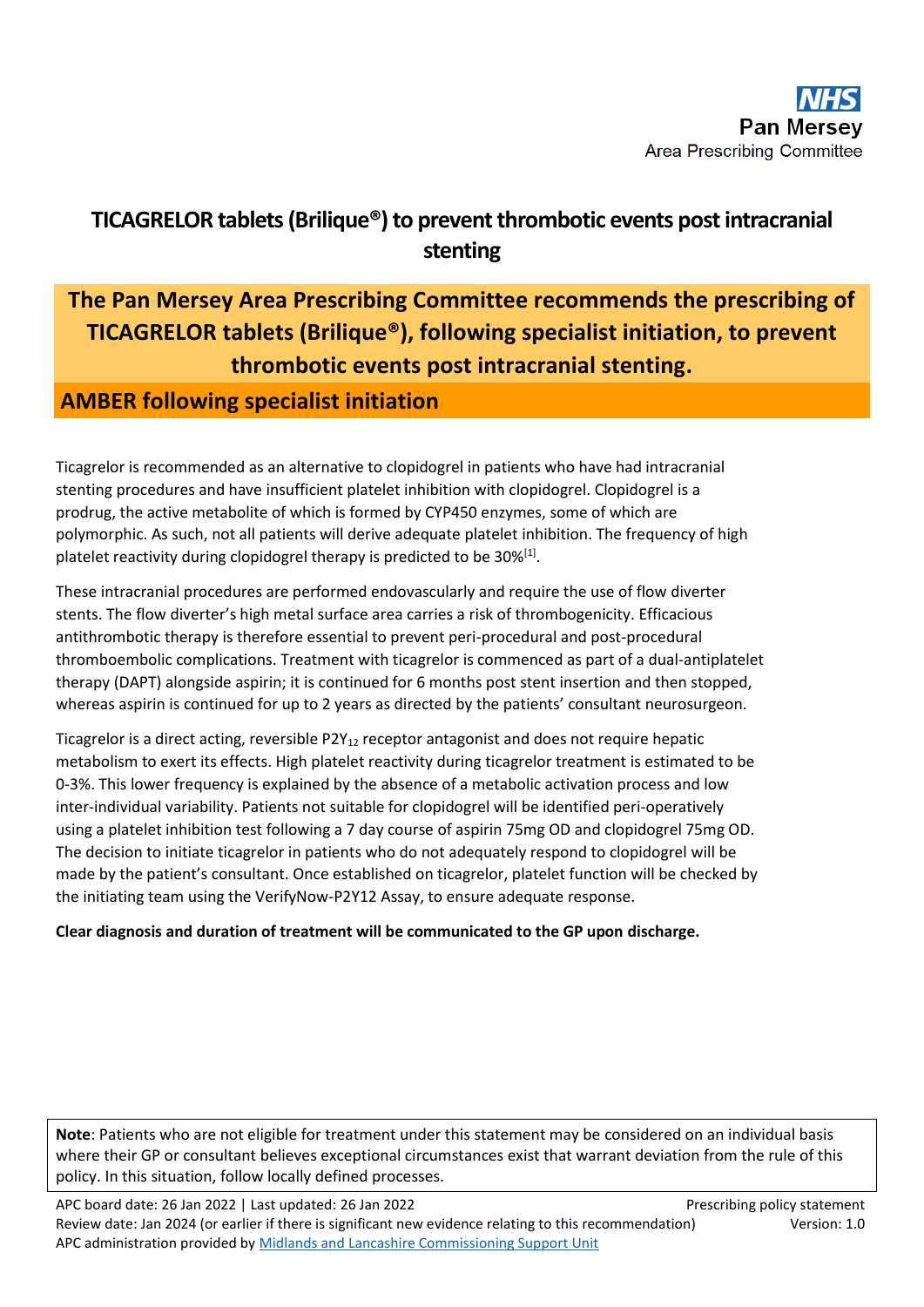## **TICAGRELOR tablets(Brilique®) to prevent thrombotic events post intracranial stenting**

#### **Effectiveness**

Ticagrelor is an oral antagonist at the P2Y<sub>12</sub> adenosine diphosphate receptor, which inhibits platelet aggregation and thrombus formation in atherosclerotic disease.

The clinical decision to use ticagrelor for the prevention of thrombotic events post intracranial stenting, as an alternative to clopidogrel in patients deemed non-responsive, is based on the outcome of a few studies outlined below  $[2, 1, 3]$ .

The first study is a systematic review and meta-analysis of studies looking at the complications and mortality of flow diverting stenting procedures using acetyl salicylic acid + ticagrelor or acetyl salicylic acid + prasugrel and acetyl salicylic acid + clopidogrel. 54 studies (total of 3531 patients) were analysed and the evidence suggests that dual antiplatelet regimens including ticagrelor or prasugrel are safe for patients undergoing flow diversion procedures <sup>[2]</sup>. Regimens using ticagrelor were associated with better survival than those using clopidogrel in the included studies [2].

The second study used a small sample size (18 patients) and looked at the safety and efficacy of ticagrelor for neuroendovascular procedures. The patients were known clopidogrel non-responders (P2Y<sub>12</sub> levels below 20% after receiving at least 600mg of clopidogrel) and were loaded on 180mg ticagrelor [1]. All but one patient showed an initial P2Y<sub>12</sub> response above 60%. Ticagrelor is an effective alternative to clopidogrel non-responders  $^{[1]}$ .

The RESPOND study (Response to Ticagrelor in Clopidogrel Non-responders and Responders and the Effect of Switching Therapies) was conducted in patients with stable coronary artery disease. Ticagrelor therapy (180mg loading dose followed by 90mg twice daily maintenance dose) overcame non-responsiveness to clopidogrel, and its antiplatelet effect is the same in responders and non-responders <sup>[3]</sup>. Nearly all clopidogrel non-responders and responders treated with ticagrelor will have platelet reactivity below the cut points associated with ischaemic risk  $^{[3]}$ .

Several other studies exploring the pharmacodynamic profiles of switching from clopidogrel to ticagrelor have been conducted <sup>[4]</sup>. All studies have shown enhanced platelet inhibition when escalating from clopidogrel to either ticagrelor or prasugrel and a reduction in rates of high-on-treatment platelet reactivity – a well-defined marker of risk of ischaemic recurrences, including stent thrombosis <sup>[4]</sup>. The degree of P2Y<sub>12</sub> receptor blockade after ticagrelor administration is similar regardless of previous exposure to clopidogrel [4].

It is possible and likely that most of the benefits, efficacy, and safety of ticagrelor that are described in the cardiac literature can be extrapolated and applied to cerebrovascular endovascular interventions [1].

#### **Safety**

The primary safety endpoint in PLATO was the first occurrence of any major bleeding event.<sup>[5]</sup> There was no significant difference between ticagrelor and clopidogrel (11.6% and 11.2%, respectively; p=0.43). Fatal or life-threatening bleeding (5.8% in both groups, p=0.70) did not differ between the groups but there was a higher rate of non-CABG-related major bleeding with ticagrelor (4.5% vs. 3.8%, p=0.03). Although overall rates of stroke did not differ between the groups, ticagrelor compared to clopidogrel had more episodes of fatal intracranial bleeding (0.1% vs.0.01%, p=0.02). Note there were fewer episodes of other types of fatal bleeding in the ticagrelor group compared to the clopidogrel (0.1% vs. 0.3%, p=0.03). Ticagrelor had an increased incidence of dyspnoea compared to clopidogrel 13.8% vs. 7.8% (p<0.001) but rates of discontinuation due to dyspnoea were much smaller 0.9% vs. 0.1% (p<0.001). For those experiencing dyspnoea, about half had resolution of symptoms within one week.

The primary safety endpoint in PEGASUS was major bleeding [6]. Rates were higher with ticagrelor (2.3%) vs. placebo (1.06%) (P<0.001); the rates of intracranial haemorrhage were 0.61% vs. 0.47% (p=0.31) and for fatal bleeding were 0.25% vs. 0.26% (p=1.00) respectively. Dyspnoea was more frequent in the 60mg group than placebo (15.84% Vs 6.38% respectively) (P<0.001). The majority of episodes with ticagrelor were either mild (58.1%) or moderate (36.9%) in severity. The rates of dyspnoea leading to discontinuation of the study drug vs. placebo were 4.55% vs. 0.79% respectively (P<0.001). Adverse events of gout were significantly more frequent with ticagrelor than with placebo. Ticagrelor is contraindicated in patients with active pathological bleeding, a history of intracranial haemorrhage, severe hepatic impairment. Co-administration of ticagrelor with a strong CYP3A4 inhibitor (for example, ketoconazole, clarithromycin, nefazodone, ritonavir, or atazanavir) is also contraindicated. The most commonly reported adverse reactions include dyspnoea, epistaxis, gastrointestinal haemorrhage, subcutaneous or dermal bleeding, and bruising [7].

Consult the **[SPC](https://www.medicines.org.uk/emc/product/5767/smpc#gref)** for further details.